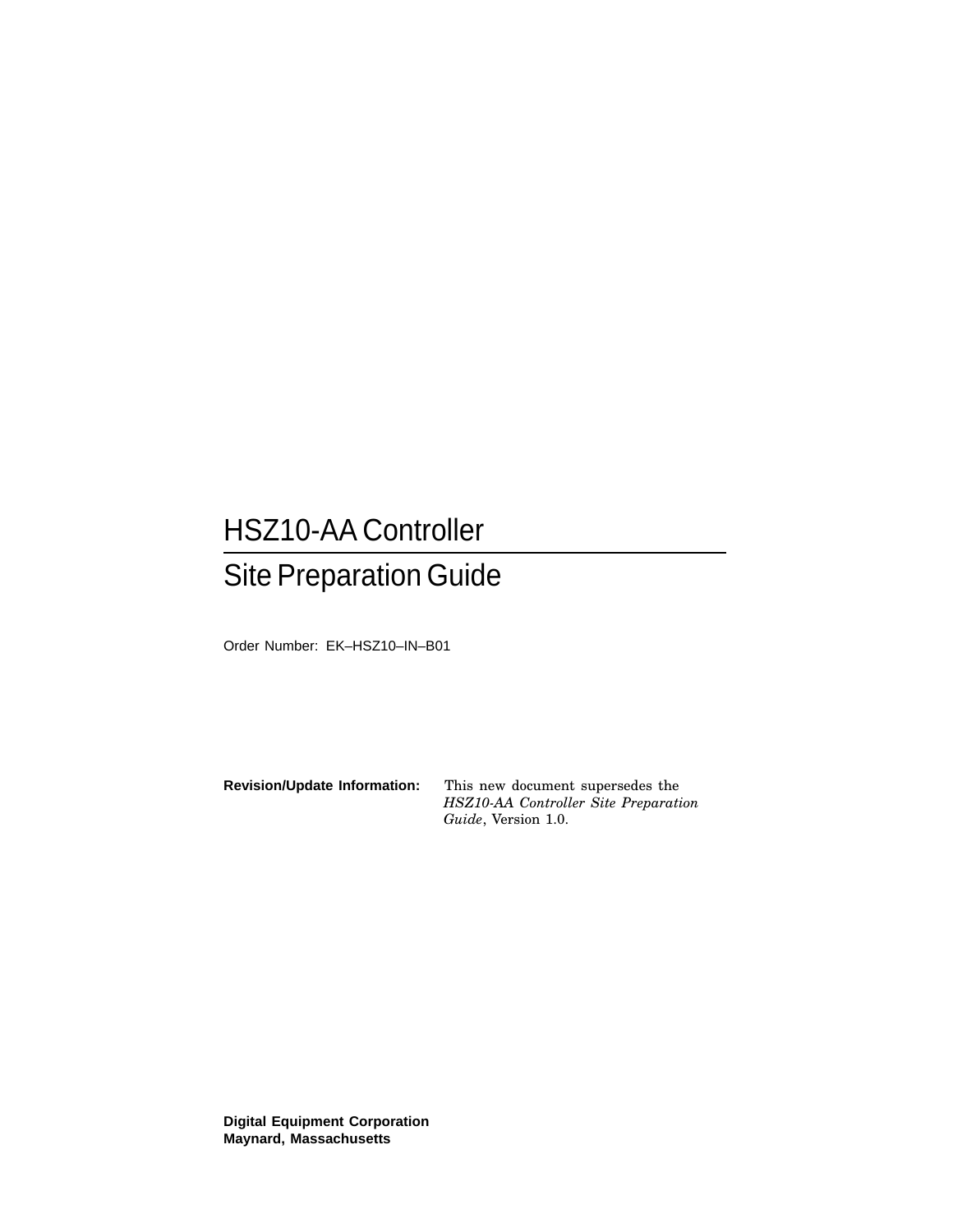**May 1993**

#### **First Printing, November 1992**

The information is this document is subject to change without notice and should not be construed as a commitment by Digital Equipment Corporation. Digital Equipment Corporation assumes no responsibility for any errors that may appear in this document.

Restricted Rights: Use, duplication, or disclosure by the U.S. Government is subject to restrictions as set forth in subparagraph (c)(1)(ii) of DFARS 252.227-7013, or in FAR 52.227-19 or FAR 52.227-14, Alt. III, as applicable.

© Digital Equipment Corporation 1993.

All Rights Reserved. Printed in the U.S.A.

The equipment described in this manual generates, uses, and may emit radio frequency energy. The equipment has been type tested and found to comply with the limits for a class A computing device pursuant to Part 15 of FCC Rules, which are designed to provide reasonable protection against such radio frequency interference when operated in a commercial environment. Operation of this equipment in a residential area may cause interference, in which case the user at his own expense may be required to take measures to correct the interference.

The postpaid READER'S COMMENTS form on the last page of this document requests the user's critical evaluation to assist in preparing future documentation.

The following are trademarks of Digital Equipment Corporation:

BA350, DEC, DECnet, DECnet–DOS, DEC RAID, DECserver, DECstation, DECwindows, OpenVMS, StorageWorks, VAX, VAXcluster, VAX DOCUMENT, VAXstation, VMS, VT, and the DIGITAL logo.

The following are third-party trademarks:

ASPI is a registered trademark of Adaptec, Inc. DPT, SmartCache, and SmartROM are registered trademarks of Distributed Processing Technology. Intel is a registered trademark of Intel Corporation. MS–DOS and Microsoft are registered trademarks of Microsoft Corporation. Novell and NetWare are registered trademarks of Novell, Inc. RAID Manager is a trademark of NCR Corporation. SCO is a registered trademark of The Santa Cruz Operation, Inc. UNIX is a registered trademark of AT&T. Windows is a trademark of Microsoft Corporation. X Window System is a trademark of the Massachusetts Institute of Technology.

All other trademarks and registered trademarks are the property of their respective holders.

This document was prepared using VAX DOCUMENT, Version 2.1.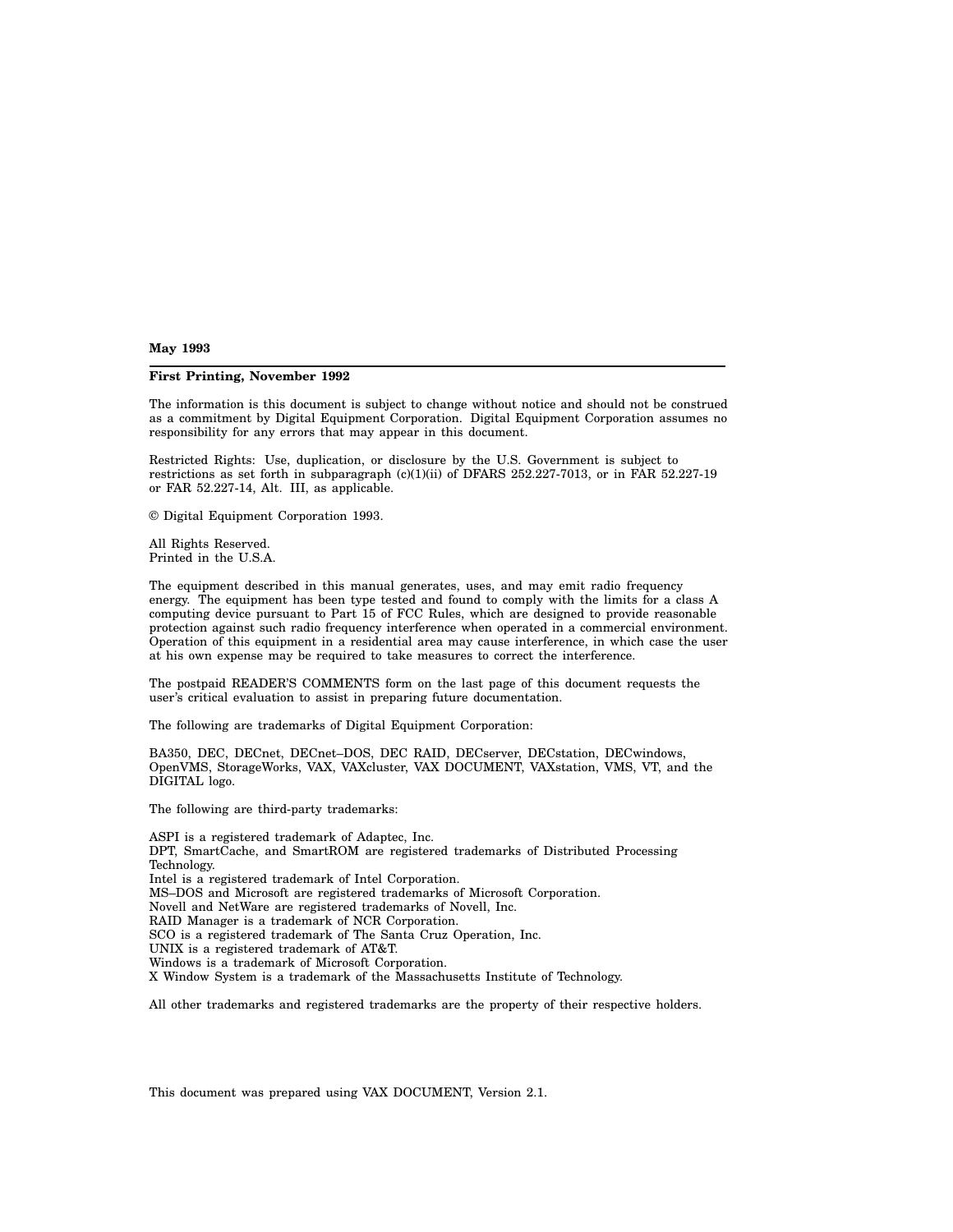# **Contents**

|  |     | 1 Introduction                                              |         |
|--|-----|-------------------------------------------------------------|---------|
|  | 1.1 |                                                             | 1-1     |
|  | 1.2 | Setting the SCSI ID on the Controller for the Array Channel | $1 - 4$ |
|  | 1.3 | Setting the SCSI ID on the Controller for the Host Channel  | $1 - 4$ |

## **2 How to Replace an HSZ10-AA Controller**

#### **3 How to Add an Additional Controller**

## **Figures**

| $1 - 1$ |                                               | $1 - 2$ |
|---------|-----------------------------------------------|---------|
| $1 - 2$ | Physical Layout of the HSZ10-AA Controller    | $1 - 3$ |
| $1 - 3$ |                                               | $1 - 4$ |
| $1 - 4$ |                                               | $1 - 5$ |
| $2 - 1$ | Removing the Front Bezel                      | $2 - 2$ |
| $2 - 2$ | HSZ10-AA in a BA350-EA Shelf                  | $2 - 3$ |
| $2 - 3$ | Removing the HSZ10-AA Controller              | $2 - 4$ |
| $2 - 4$ | LED Indicators                                | $2 - 5$ |
| $2 - 5$ | LED Indicators for the Fully Functional State | $2 - 6$ |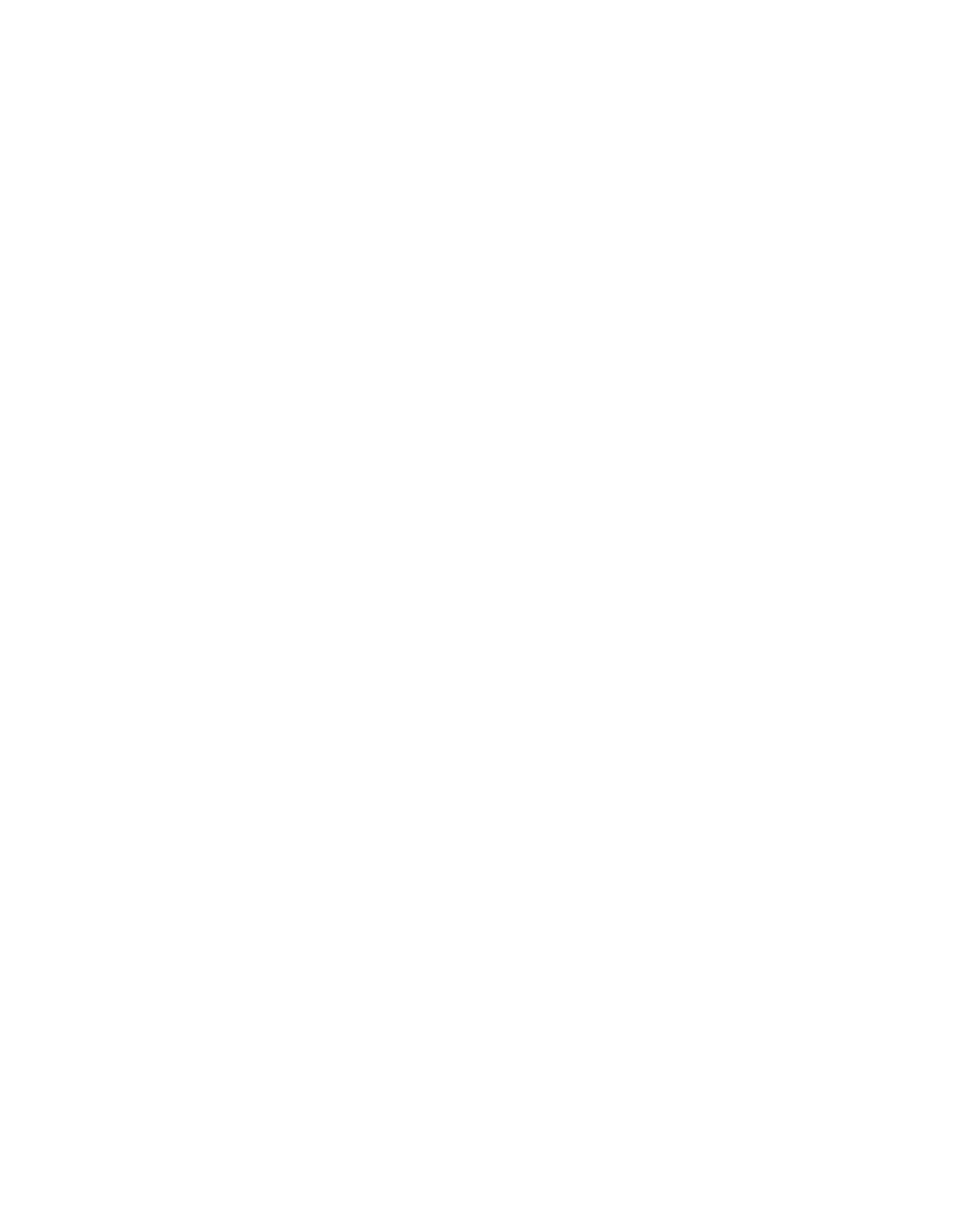# **Preface**

#### **Purpose**

This guide describes the installation or replacement of the HSZ10-AA controller and setting the SCSI ID switches on the controller.

#### **Intended Audience**

This guide is intended for use by customers, system administrators, and Digital Customer Service Engineers responsible for installing and maintaining the HSZ10-AA controller.

#### **Structure**

This guide is organized as follows:

*Chapter 1, Introduction,* describes the HSZ10-AA controller, setting the SCSI ID on the controller for the array channel, setting the SCSI ID on the controller for the host channel.

*Chapter 2, How to Replace an HSZ10-AA Controller,* describes how to remove and replace an HSZ10-AA controller.

*Chapter 3, How to Add an Additional Controller,* describes how to add an additional HSZ10-AA controller.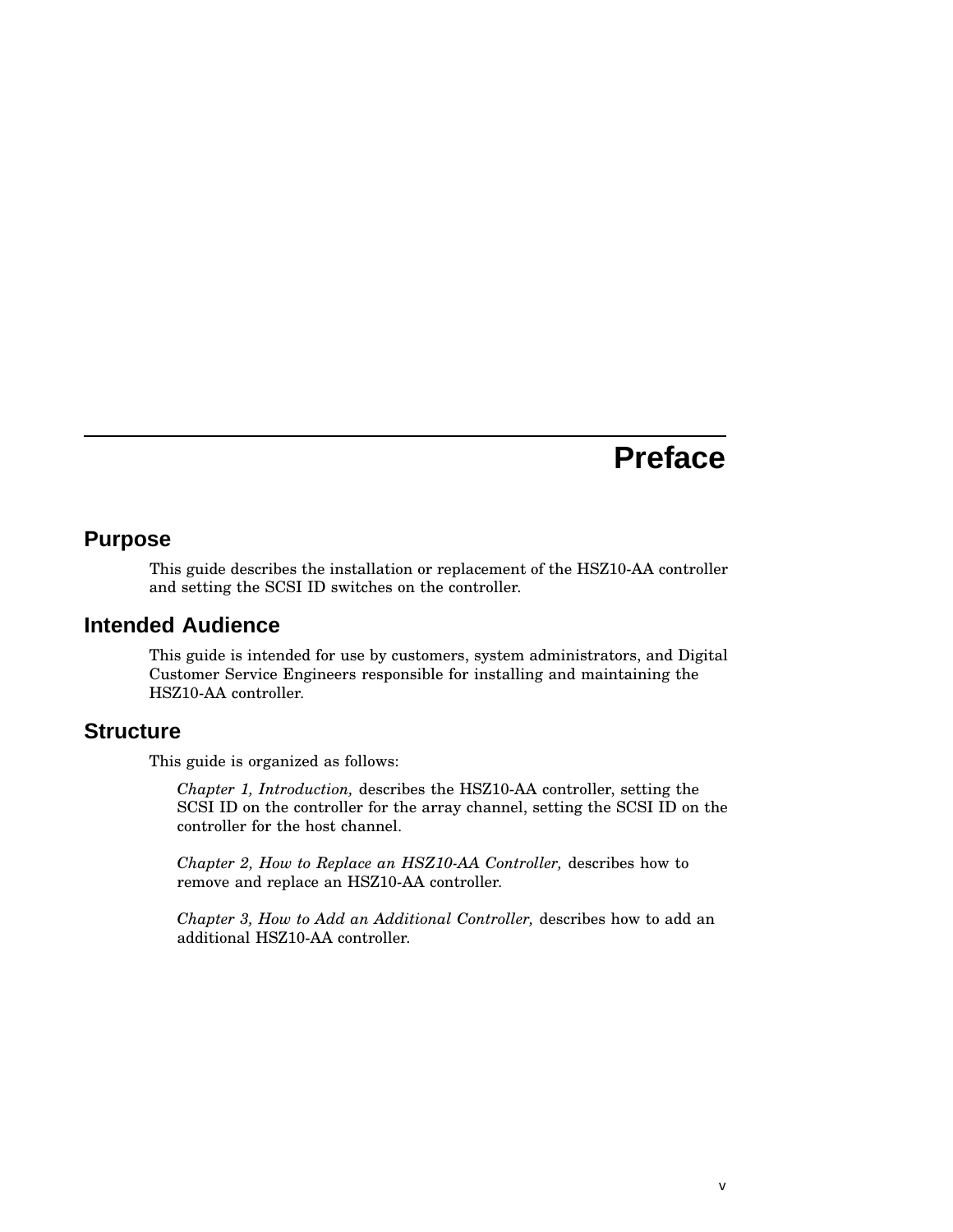### **Related Documents**

The following is a list of documents that contain information related to this product:

| <b>Document Title</b>                                                | <b>Order Number</b> |
|----------------------------------------------------------------------|---------------------|
| DEC RAID Subsystem User's Guide                                      | $EK-SZ200-UG$       |
| <b>DEC RAID Utilities User's Guide</b>                               | EK-DECRA-UG         |
| DEC RAID OpenVMS VAX Utility User's Guide                            | AA-PYZLA-TE         |
| DEC RAID OpenVMS VAX Utility Release Notes and Installation<br>Guide | AA-PYZUA-TE         |
| StorageWorks Shelf Building Block Subsystem Configuration<br>Guide   | $EK-BA350-CG$       |
| BA350–EA Modular Storage Shelf Subsystem User's Guide                | $EK-350EA-UG$       |
| BA350–SA Modular Storage Shelf User's Guide                          | $EK-350SA-UG$       |
| <b>BA35X</b> Vertical Mounting Kit User's Guide                      | EK-BA350SV-UG       |

## **Documentation Conventions**

The following is a list of the conventions used in this manual.

| <b>Convention</b>  | <b>Description</b>                                           |  |
|--------------------|--------------------------------------------------------------|--|
| boldface type      | Indicates the first instance of terms being defined in text. |  |
| <i>italic</i> type | Indicates emphasis and complete manual titles.               |  |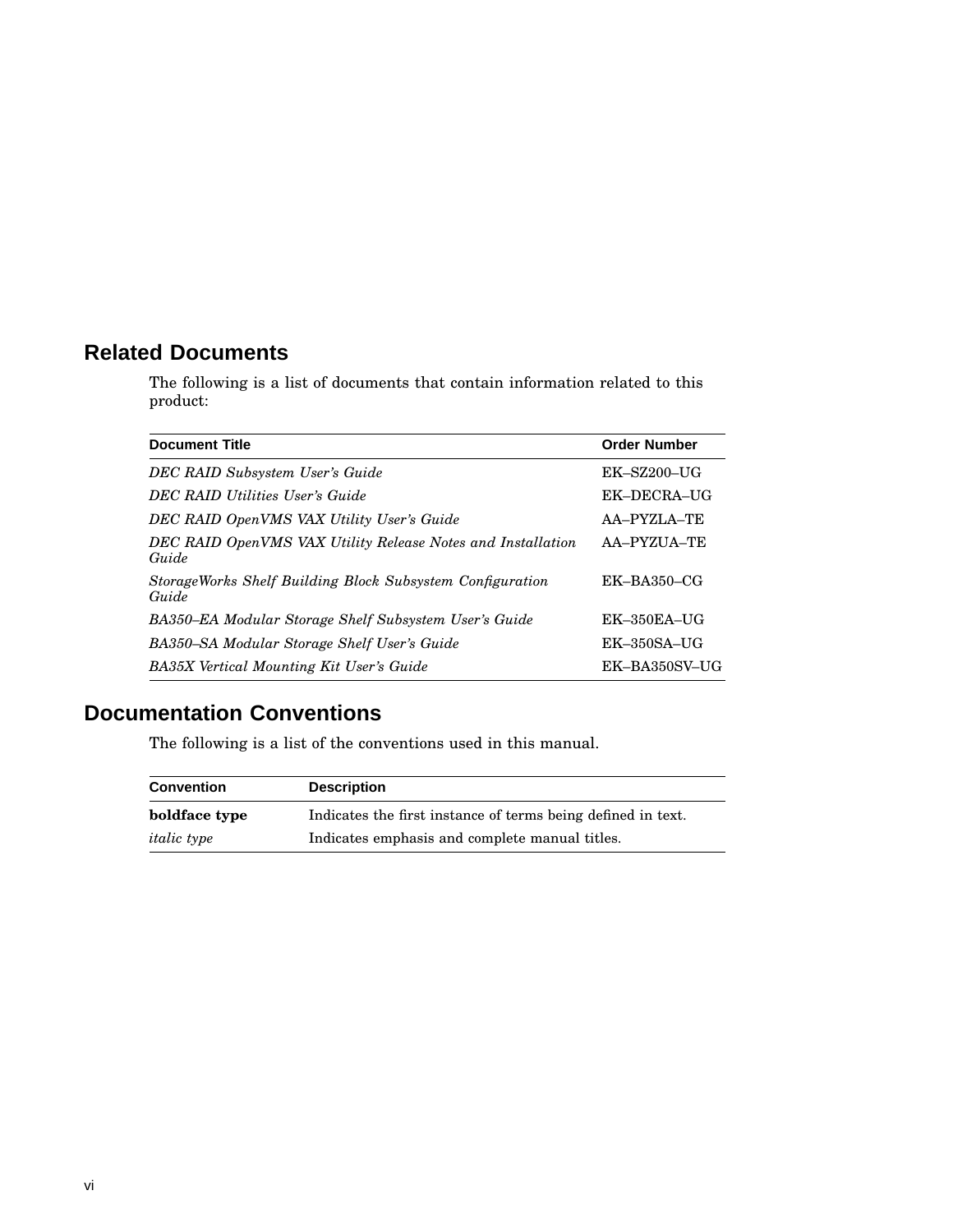# **1 Introduction**

The HSZ10-AA controller (disk array controller board) is factory-installed and shipped in the BA350-EA shelf. The SCSI ID switches located on the HSZ10-AA controller are preset to the default setting shown in Section 1.3.

This guide describes how to do the following:

- Remove the HSZ10-AA controller.
- Set the SCSI ID switches.
- Replace the controller in the BA350-EA shelf.
- Add a controller.

This chapter contains the following information:

- Product description
- SCSI ID for the drive channels
- SCSI ID for the host channel

#### **1.1 Product Description**

The HSZ10-AA controller is an intelligent SCSI disk array controller that supports the following characteristics:

- RAID levels 0, 1, 3, and 5
- Host SCSI support: fast (10 Mbytes per second), wide (16 bits), differential SCSI-2
- Drive support: 5 Mbytes per second SCSI-2 (5 channels)
- Dimensions (form factor): 7.75 inches by 12.5 inches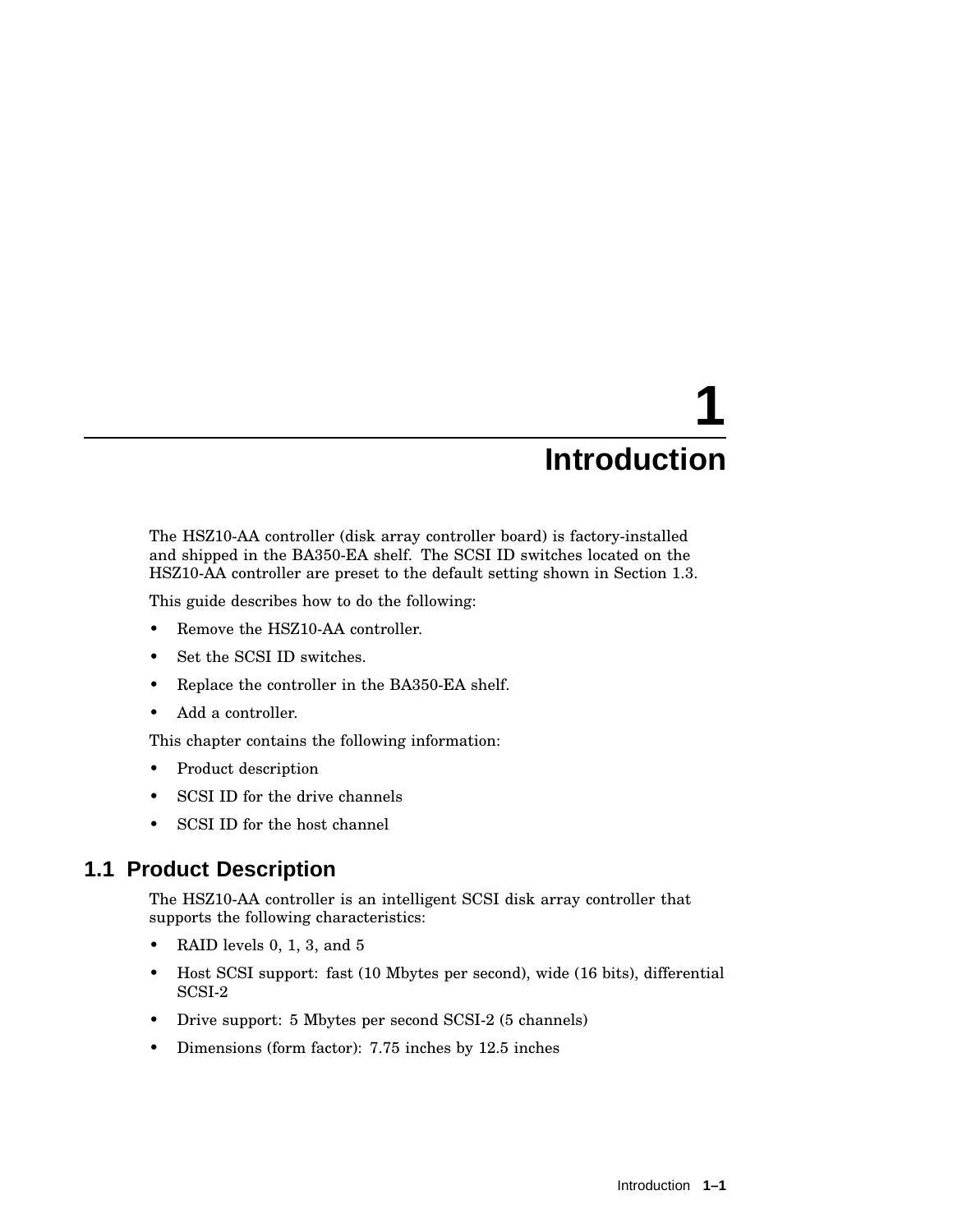#### **Introduction 1.1 Product Description**

The physical standard dimensions (form factor) of the controller are designed to fit in a BA350-EA shelf shown in Figure 1–1 in either controller slot. If there is only one controller, it should go into the top slot (or left slot if the unit is mounted in a BA35X-VA kit) shown in Figure 1-1 as "Controller 1."



**Figure 1–1 Diagram of the BA350-EA Shelf**

CXO-3589A-MC

The five drive SCSI buses are directly connected to the BA350-EA backplane through connectors shown as J3, J4, and J5 as shown in Figure 1–2.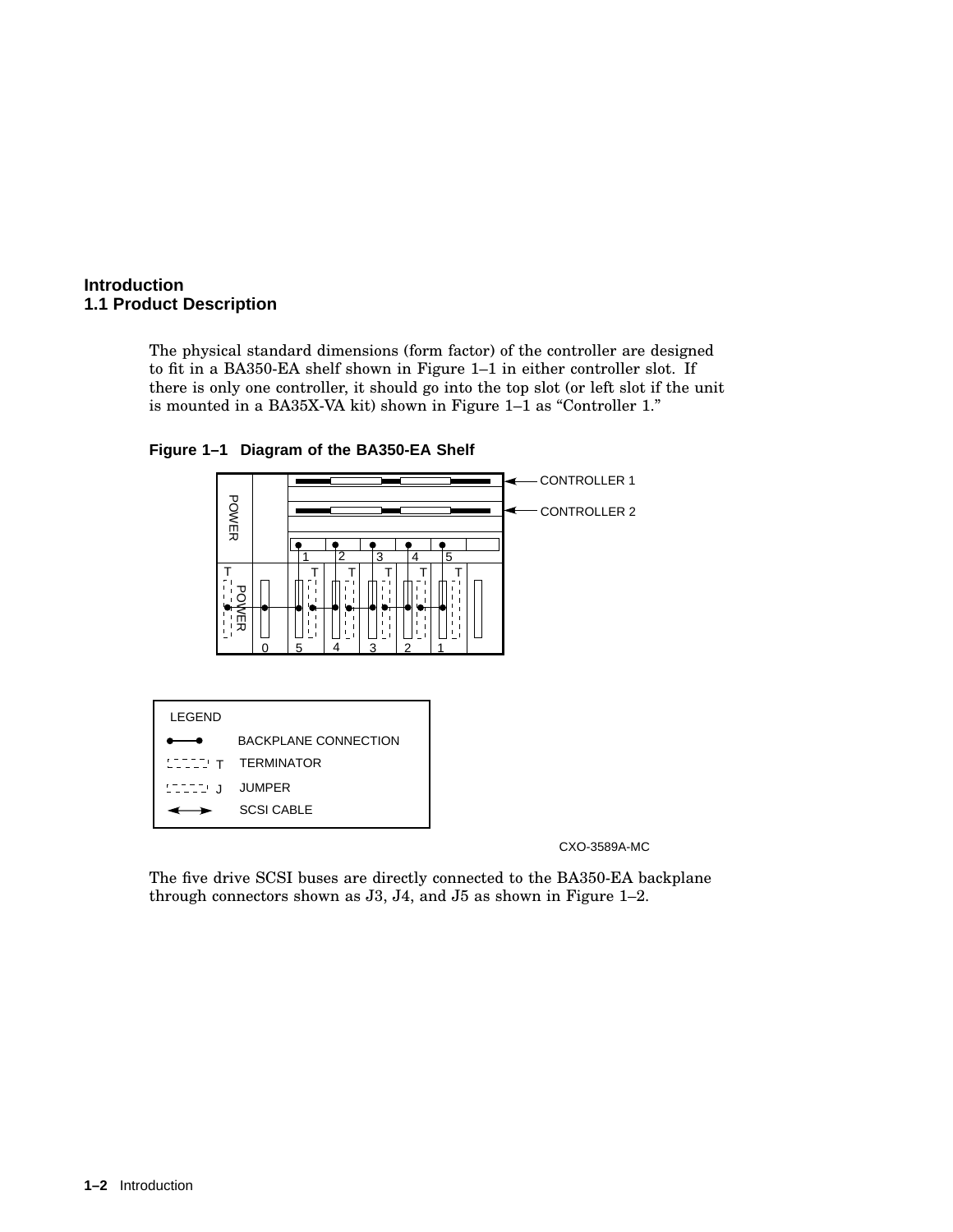**Introduction 1.1 Product Description**



**Figure 1–2 Physical Layout of the HSZ10-AA Controller**

SHR−XR3003−GRA

Connection to the host SCSI bus is through the 68-pin P-cable SCSI connections. Either the J1 or the J2 connector can be used. Whichever connector is not used is available for either daisy chaining to another HSZ10-AA controller or terminating the SCSI bus with the terminator provided.

An LED display is used for status information for the controller. A handle is provided for shielding as well as user convenience during removal and insertion of the HSZ10-AA controller.

Two captive screws secure the controller into the BA350-EA shelf.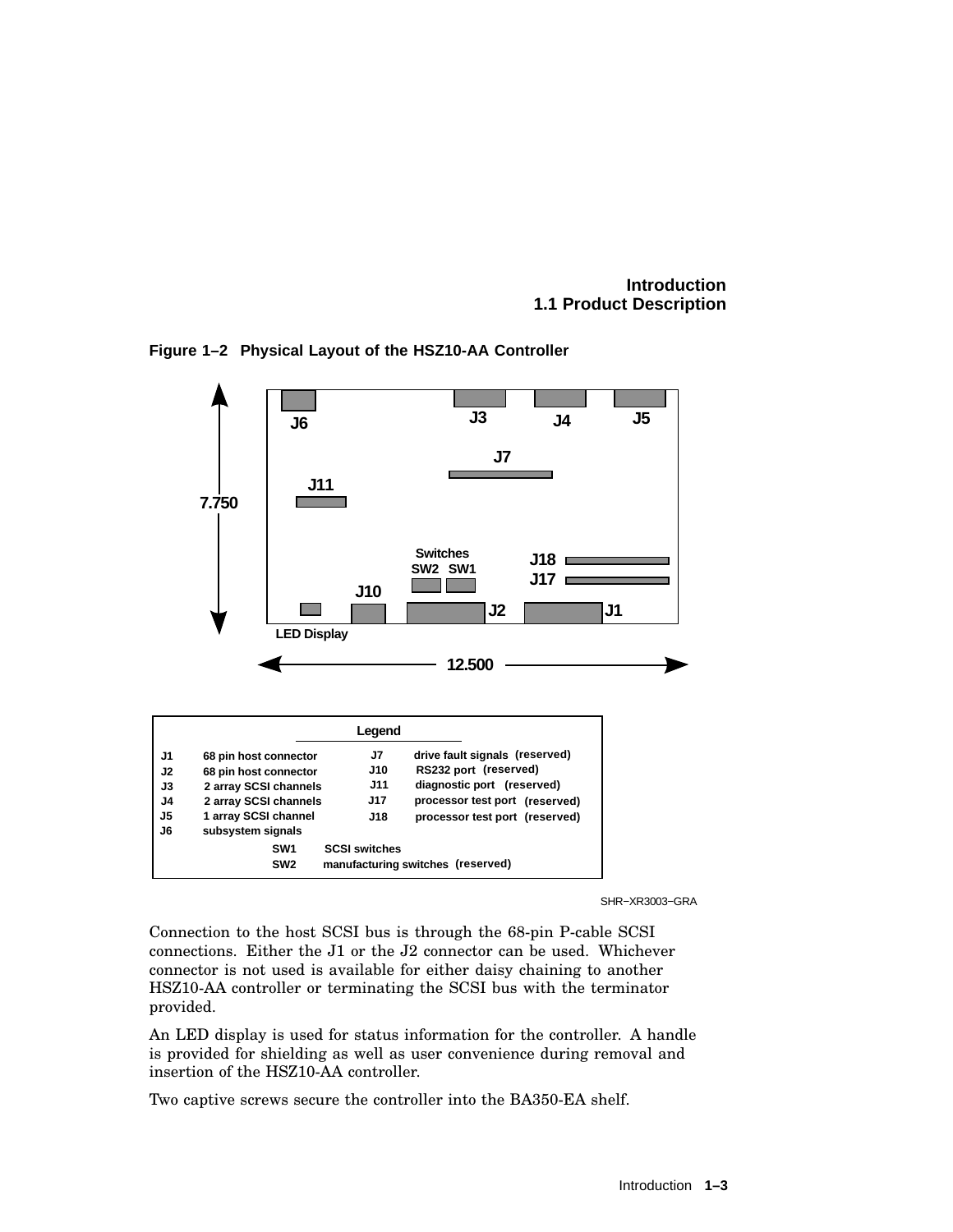#### **Introduction 1.2 Setting the SCSI ID on the Controller for the Array Channel**

### **1.2 Setting the SCSI ID on the Controller for the Array Channel**

The SCSI ID of the controller used on the drive bus is determined by the controller slot of the BA350-EA shelf backplane. If the controller is placed in the Controller 1 slot, then the SCSI ID is 7. If the controller is placed in the Controller 2 slot, then the SCSI ID is 6.

### **1.3 Setting the SCSI ID on the Controller for the Host Channel**

The SCSI ID on the host channel is set by using SW1 as shown in Figure 1–3.





By default, the switch is set to SCSI ID 0, as shown in Figure 1–3. The SCSI ID can be set to any value between 0 and 15. To change the default SCSI ID, you must remove the HSZ10-AA controller from the BA350-EA shelf, and then set the SCSI ID. The procedure for removing the controller is described in Chapter 2.

Figure 1–4 shows examples of SCSI ID 4, 6, and 12.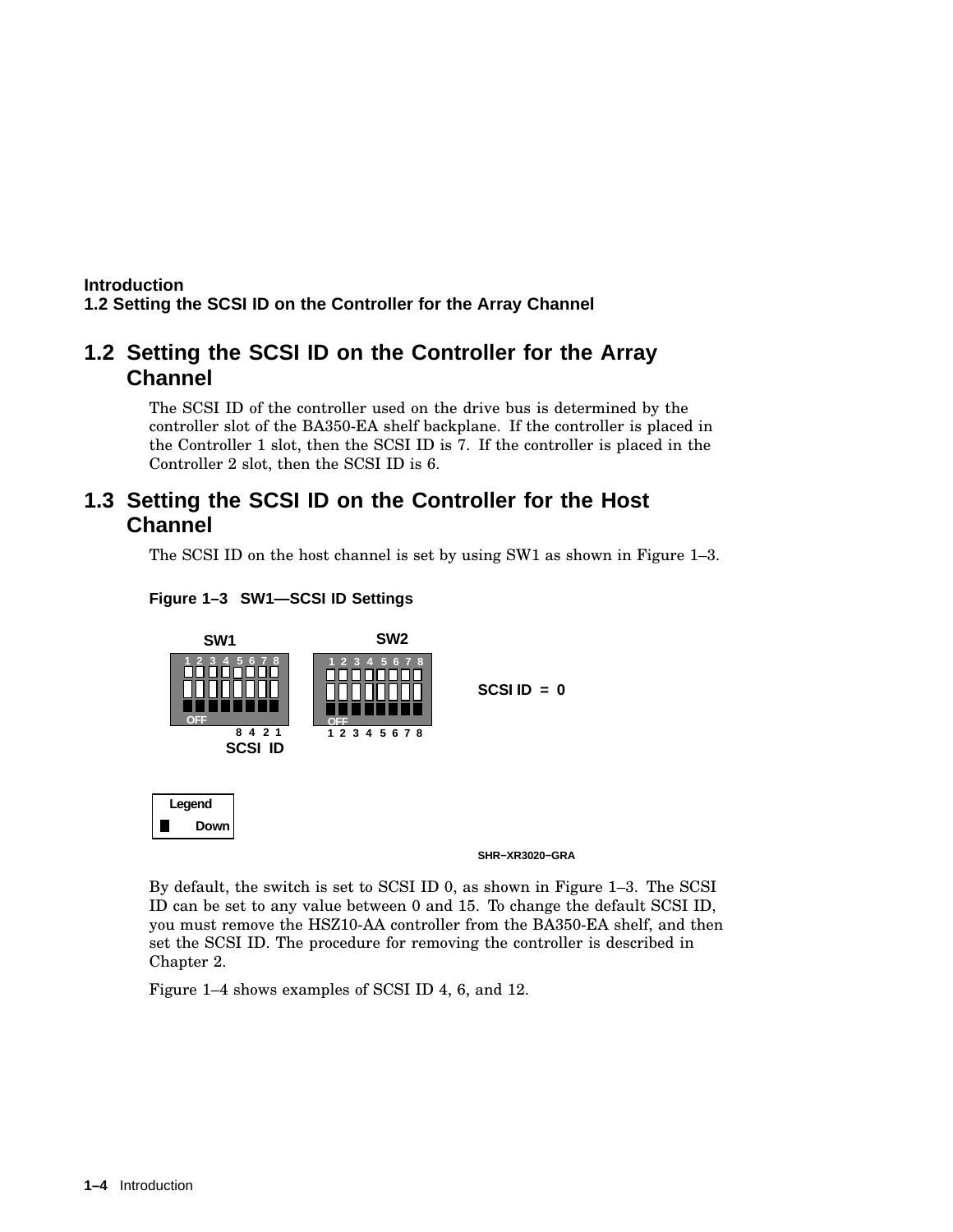#### **Introduction 1.3 Setting the SCSI ID on the Controller for the Host Channel**





If the HSZ10-AA controller is to be used with 8-bit devices on the host SCSI bus, then the SCSI IDs of the controller should be restricted to between 0 and 7.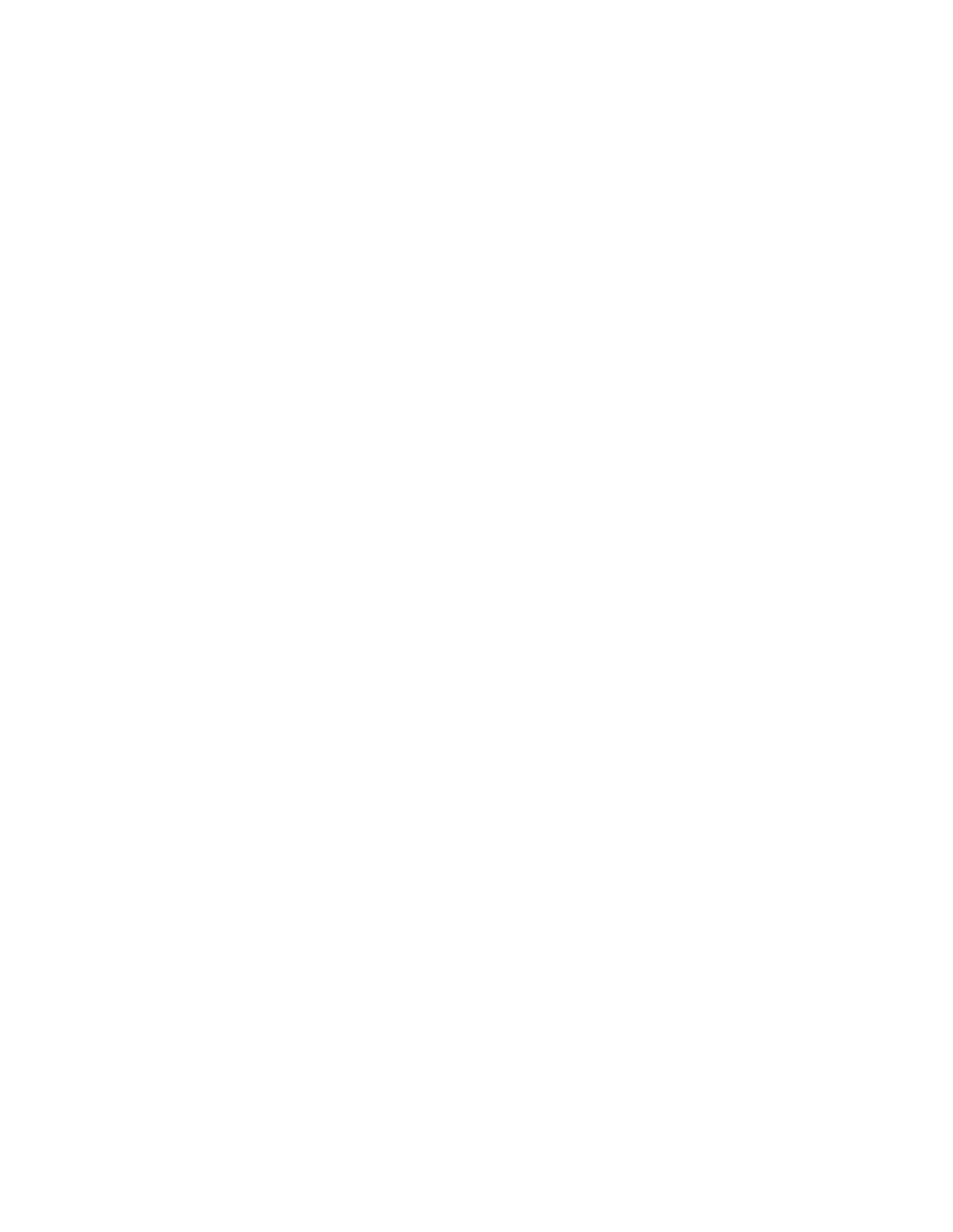Do following steps to replace an HSZ10-AA controller board.

**Caution**

To avoid unnecessary static damage, follow adequate antistatic procedures when handling HSZ10-AA controllers.

If the unit is mounted as a part of a vertical mounting kit (BA35X-VA), then the cabinet door and front bezel should be removed as shown in Figure 2–1. The procedure is described in the *BA35X-VA Verticle Mounting Kit User's Guide*. After you open the cabinet door, press down on the plastic clips at the base of the bezel and pull the bezel toward you.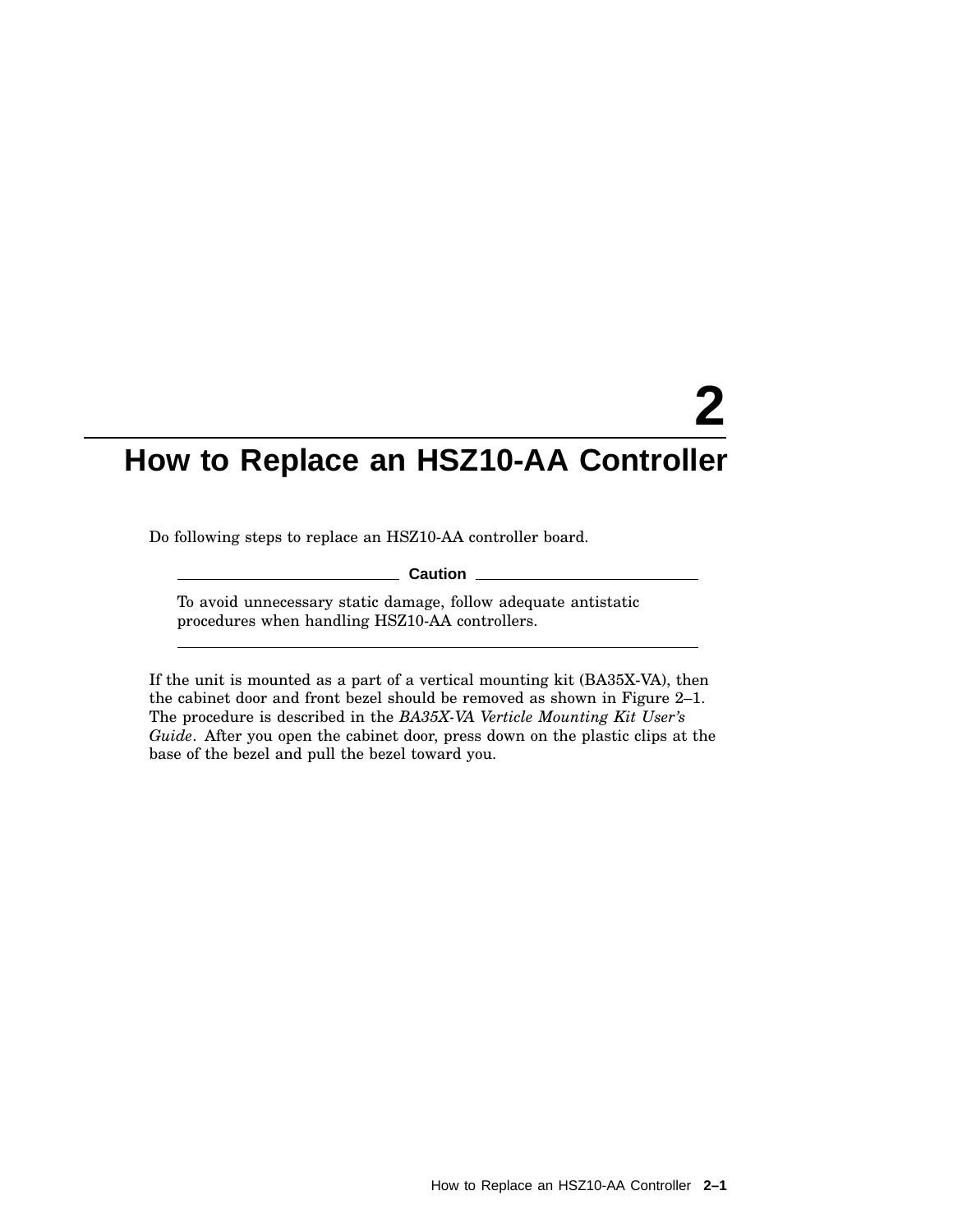Note that Figure 2–1 shows the removal of the front drive bezel. Remove the front shelf bezel in the same way that you would remove the drive bezel.

**Figure 2–1 Removing the Front Bezel**



- 1. Power down the subsystem.
- 2. Loosen the captive slotted screws shown in Figure 2–2 on the host connector cable and remove the cable from the HSZ10-AA controller.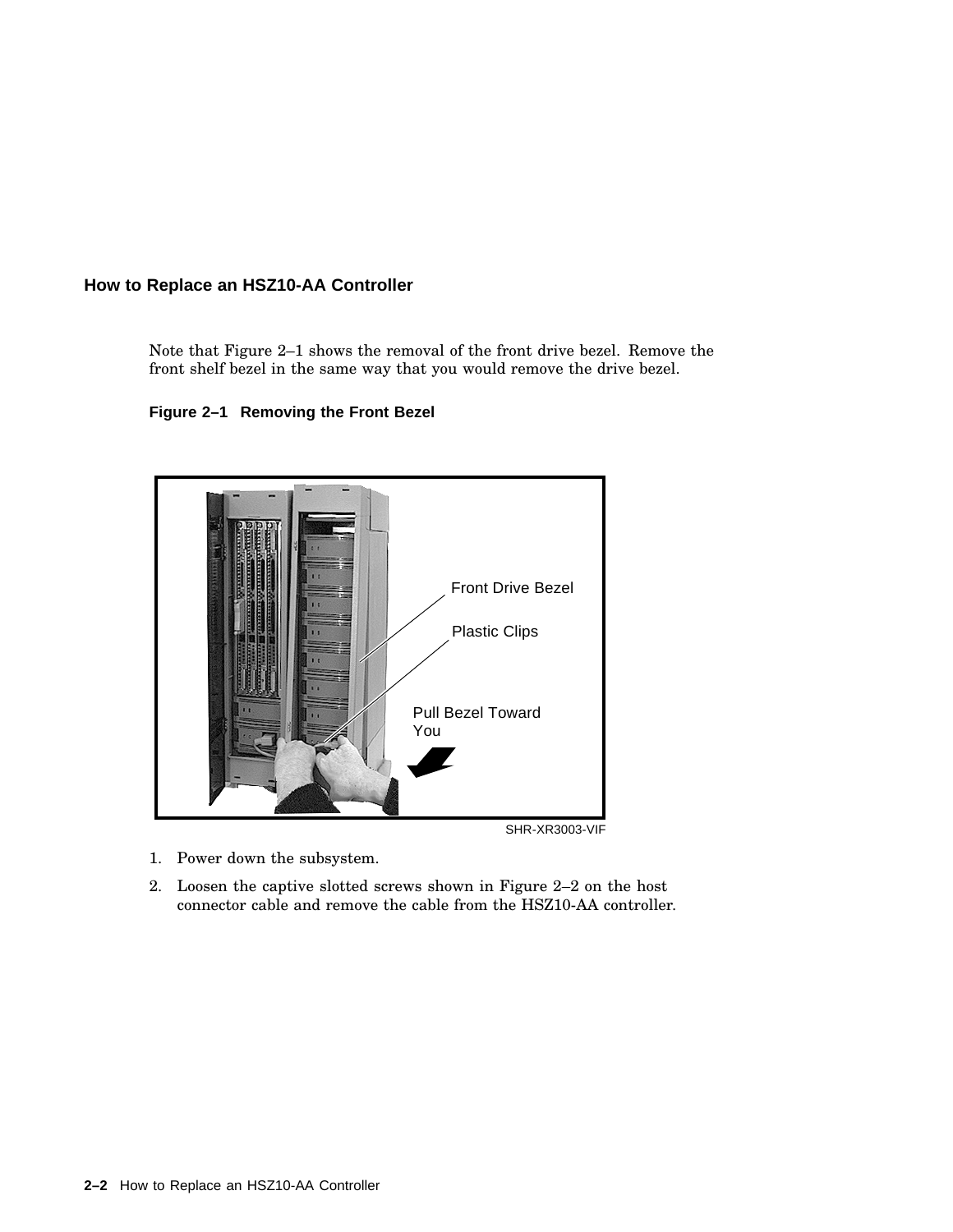#### **Figure 2–2 HSZ10-AA in a BA350-EA Shelf**



SHR-XR3002-VIF

- 3. Use a screwdriver to loosen the large captive screws at the top and bottom of the panel on the BA350-EA shelf to free the HSZ10-AA controller board. You do not have to remove the terminator by unscrewing its thumb screws. That is optional.
- 4. Carefully remove the new controller board from the antistatic bag.

**Warning**

The surfaces of the board are rough and the edges are sharp. Place the board down gently.

5. The existing controller board was loosened in Step 2. Remove the HSZ10-AA controller board by pulling the handles straight toward you and sliding the board along the guide inside the cabinet shown in Figure 2–3.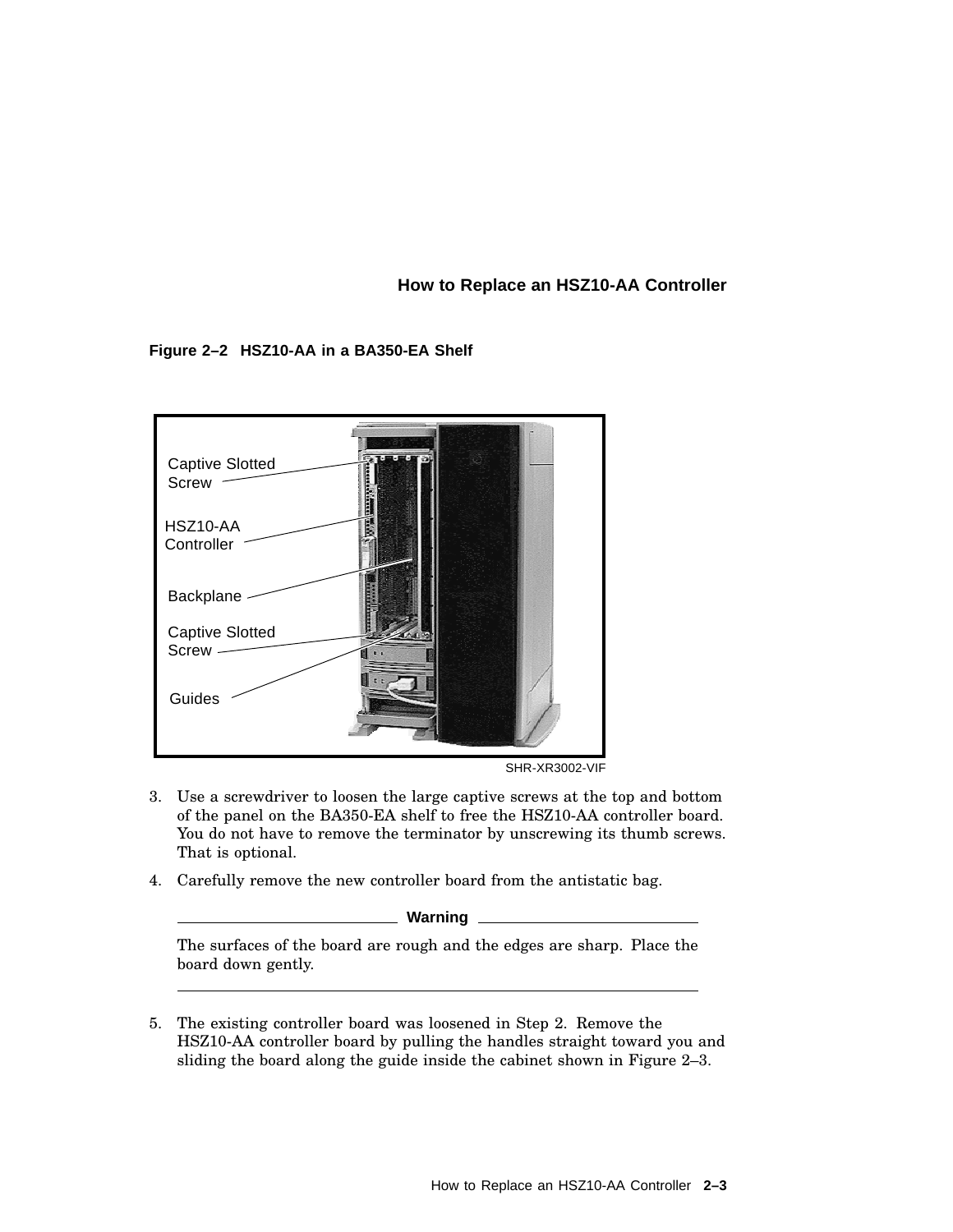#### **Figure 2–3 Removing the HSZ10-AA Controller**



SHR-XR3004-VIF

Note that the controller board fits tightly within the shelf. When the board is free of the cabinet, make note of the SCSI ID of the original controller board.

You can put the original board in the empty antistatic bag that came with the new controller board. If you are replacing the HSZ10-AA controller board because of a defect, place the board in the shipping box and send it to your Digital Customer Service Center for repair or credit.

- 6. Set the SCSI ID of the replacement controller board to that of the original controller. Slide the new controller into the slot that the original controller came out of using the guides provided. The board must be properly seated. It should snap into place and sit flush within the cabinet before you start to secure the controller by tightening the captive screws.
- 7. Re-attach the host SCSI cable and terminator as necessary.
- 8. Power on the subsystem.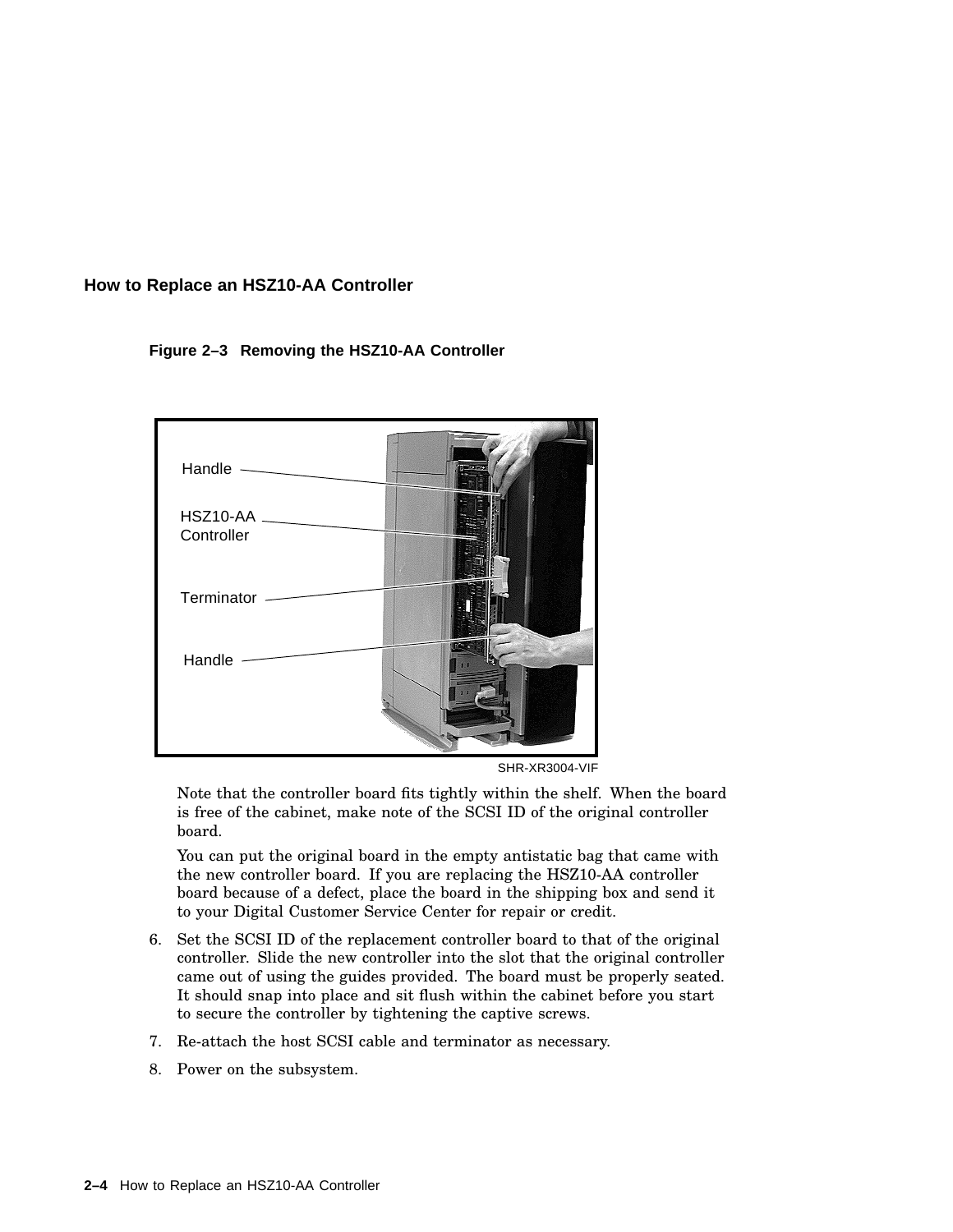9. If the power is on, then the controller shows the green power light and the "Heartbeat" LED next to it and at the other end of the LED indicator is an LED value of 5. See Figure 2–4.

#### **Figure 2–4 LED Indicators**

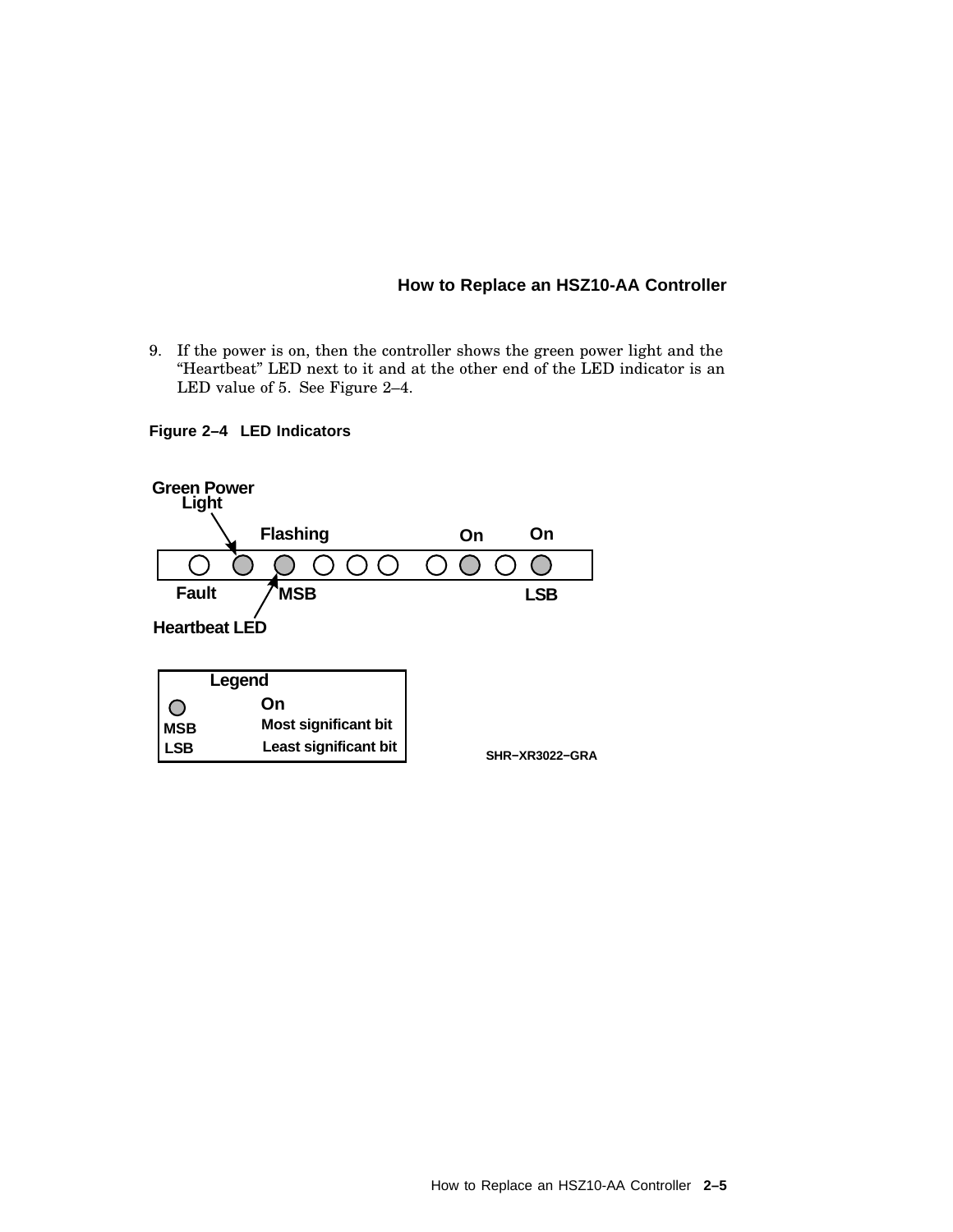Figure 2–5 shows the new LED indicators.





If the LED does not appear as shown in Figure 2–5, then refer to Chapter 6, *Operations* and Chapter 8, *Error Handling/Troubleshooting* in the *DEC RAID Subsystem User's Guide*.

10. If the unit is contained in a vertical mounting kit, then replace the bezel. Refer to the *BA35X-VA Verticle Mounting Kit User's Guide* for details.